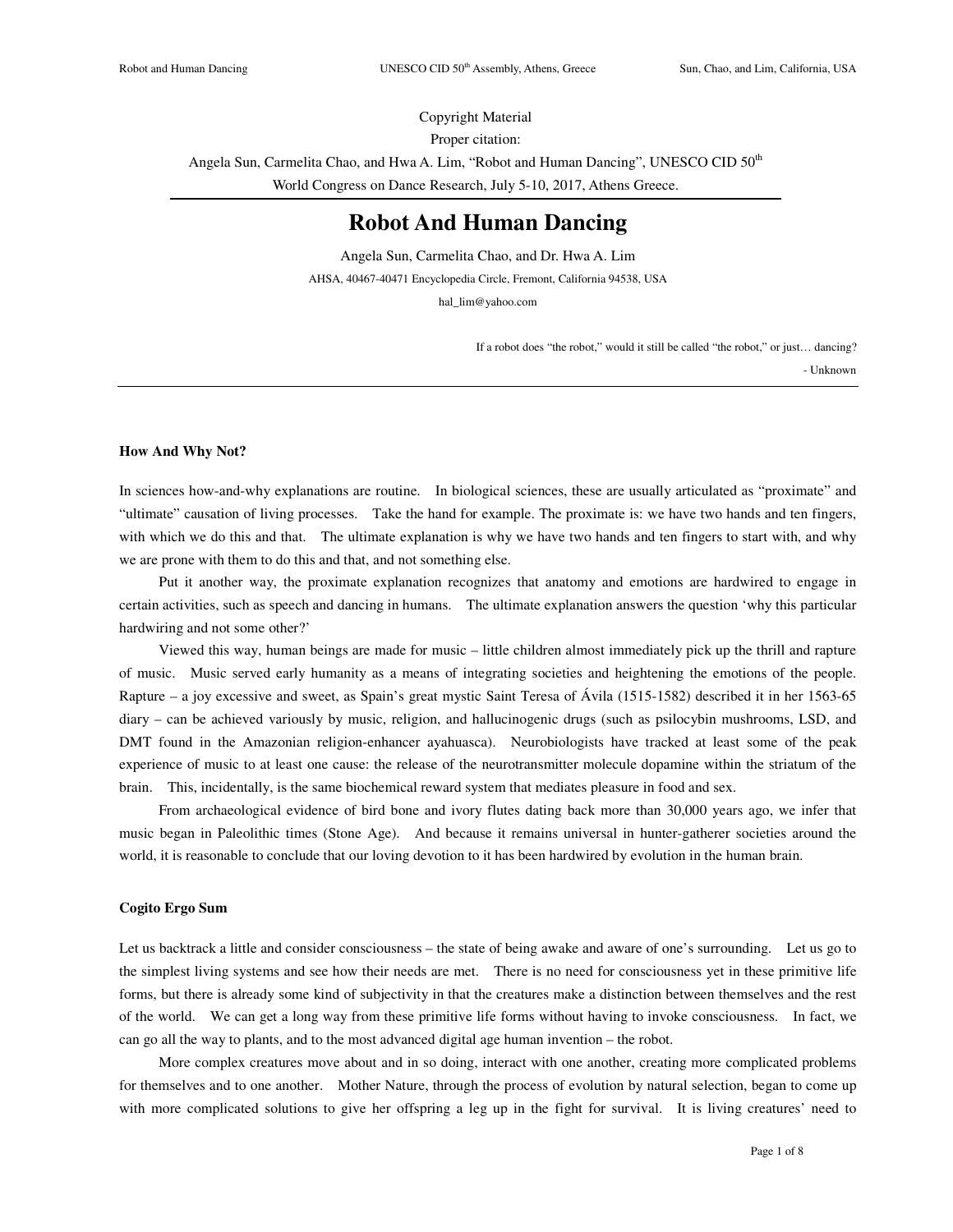anticipate threats that leads to the development of the capacity to sample the environment in what we call "sensing," the ability to try out different solutions in what we call "planning," and ultimately the extra capability to do something creative in what we call "intelligence." Consciousness exists primarily to predict the future, helping the bodies attached to them to avoid destruction, and in the case of humans, to think and sometimes do something creative.

#### **Mind Your Consciousness**

The "mind" is the element of us, as *H. sapiens*, that enables us to be aware of the world and our experiences, to think, and to feel, that is, the faculty of consciousness and thought. Consciousness refers to awake state, while the mind is a broader term that generally refers to consciousness plus memory and cognition (such autobiographical memory, personal identity, and ability to control one's thought).

A good part of our minds are actually located not just outside our brains, but totally outside our bodies. One of the great evolutionary triumphs that brought our minds to the level of sophistication we humans now enjoy was the ability to absorb more and more information from our environments. According to Daniel Dennett, a philosopher of mind, an even greater evolutionary leap came when we began to off-load information to our environments. He argues that, first through tools, which contain their instruction manuals within them by the nature of their design, and then through language, we have learned to manipulate the outside world in such a way that it serves as an extension of our minds.<sup>1</sup>

Many of these tools we now take for granted. For example, the good old-fashion index card, which is falling out of fashion now because of use of iPads in its stead. The card (or for that matter, an iPad), the symbols and the notes are all, in a sense, a part of my mind. They are also now part of yours (if you have access to the iPad). In addition to allowing each of us access to information too vast to store in our own brain, human's capacity to store information outside our bodies (in books, music scores, photographs, MP3s, and now onto iPads, robots, Youtube, clouds…) allows us to share that information with others, in effect blending our consciousness and allowing for parallel processing, that is, the information has multiplied.<sup>2</sup>

## **We** *Homo Gaudia*

As a species, we have never been entirely satisfied with what nature gave us. We are the apes that shape our environment – *Homo gaudia*.

The advances in science and technology have brought us to the greatest watersheds in several fronts. In fact, in one of the fronts, advances have brought us to the moral dilemma: how much to retrofit the human genotype? The choice will be forced on us because our species has begun to cross the Rubicon in the techno-scientific era. So far, natural selection has brought us to where we are now, but we are about to abandon it in order to direct our own evolution by volitional selection – the process of redesigning our biology and human nature as we wish them to be. No longer will the prevalence of some genes over others be the result of environmental forces, most of which are beyond human control or even understanding, but by design so that we will have designer this and designer that. In designer babies, the genes and their prescribed traits can be what we choose. A few attributes come to mind immediately: how about longer lives, enlarged memory, better vision, less aggressive behavior, superior athletic ability including dance ability?<sup>3,4</sup>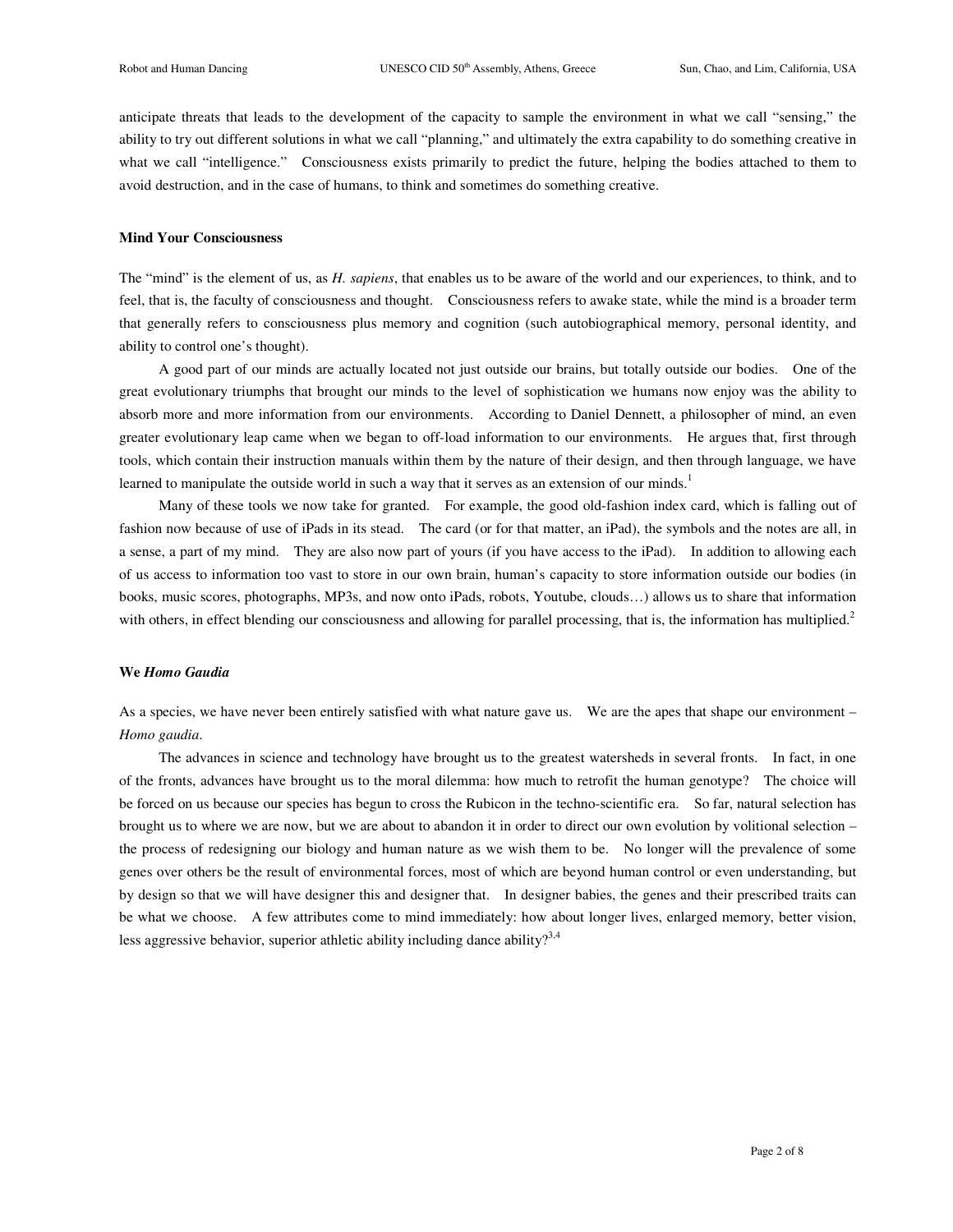

Figure 1. Screen dump of the GUI of the author's laptop. The proxy for the hand is the touchpad on the laptop (instead of a mouse).

In another front we humankind have just passed a huge milestone in technological breakthrough that will affect our own evolution – we are conversing with machines. This is a change much bigger than GUI (graphical user interface, see Figure 1). The promise of GUI and its desktop metaphor was that computers would work as humans do, with desktops and files, and a mouse that was a proxy for the hand. That is, we still have to get our hands dirty (on the keyboards). Now we are somewhere else entirely; we have machines (robots) with AI that can learn, and do what we do. Tomorrow's technology will succeed or fail depending on their ability to learn what we do and help us do it, and very importantly, do better than we can do it so that we do not have to do the chore ourselves!<sup>5</sup>

The question now is how much to off-load information to our environment, especially onto a robot? And if the robots can self-learn and self-replicate, the consequence will be unprecedented.

## **Dreaming of Robots**

As baffling as a problem as consciousness is, once we have accepted that we are conscious, why should we need to lie down to sleep and become unconscious for hours at a time every night? In fact, we spend about one third of our lives sleeping!

Our other daily needs are easier to explain: we have to take in fuel / food and water to replenish what we lose as we burn energy doing activities, we have to take shelter so our bodies will not get wrecked by the elements, we have sex to ensure survival of the species. One might question why we are designed to use the kinds of fuel we do, or why we are not impervious to the elements, or why are not individuals immortal (the ultimate part, see section on 'How and Why Not?'), but given the way our bodies are made and the way inheritance happens and that we do die, it is pretty clear why we need food, water, shelter, and sex, and why it is hardwired into our bodies to seek those things out.

But there is no obvious reason why we could not keep going, taking in fuel and sheltering from storms and procreating, without shutting down each night. If we were like cars in Formula One, depending on outside manipulations to repair the damage caused by a day of living, the immobility sleep forces on us would make sense.

But biologically speaking, we carry our pit crew around with us, repairing damage (healing) and re-growing hair, skin, and blood (regenerating) from within. There is no intuitive reason to think our immune system or our bodies' regeneration and repair mechanisms need us to hold still while they work. And yet it turns out that forgetting sleep messes with our ride-along maintenance team. Research has shown that people who get less sleep have compromised immune defenses, and some hormones are produced in greatest amounts when we are asleep.<sup>6</sup>

Until such days when robots could self-repair and self-replicate (and have consciousness), as of the current state of technology, robots are like cars. They need no sleep, except may be during maintenance. Robots are not necessarily made for music, because they still do not listen (react, rather) to music with rapture. At least for now.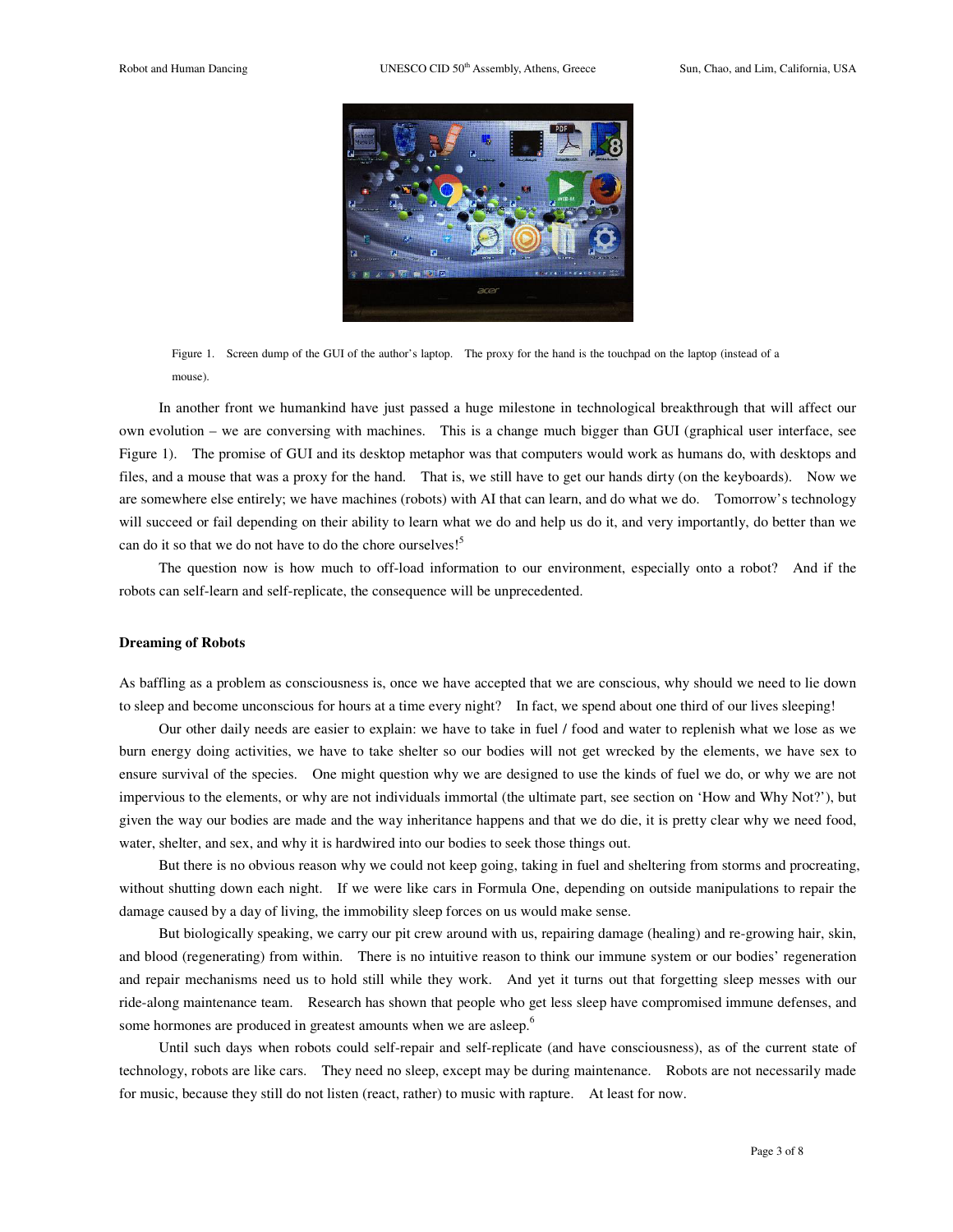## *Shall We Dance?*

It is obvious from the foregoing that we, *H. sapiens*, are a biological product of million years of evolution, many of the biological attributes (sleep, for example) are still not well understood. Robots are a technological product of scientific breakthroughs.

According to the axiom known as Moravec's paradox, many of the (easy) activities that we take for granted, for example vision and motion, are actually very hard for robots. A child can tell the difference between a cat and a dog; to survive, we have to be able to tell danger looming when we see silhouettes of predators, and run for our lives. We can tell, for example, a tiger, under different shades of light ("sensing" in 'How and Why Not?' section). These are easy things for us, but are hard for robots.<sup>7</sup>

In contrast, it is comparatively easy for robots to exhibit adult level performance in intelligent tests. Not surprisingly, Deep Blue beat Kasparov (1997) in chess; and Watson bested Ken Jennings (the world's leading human player in *Jeopardy!*) in 2011, and Da Vinci a great resource in minimally invasive assisted-surgeries. And in May 2017, Alpha Go beat the best Go players in the world!

Thus anything that is very routine – rote-memorization, repetitive and precision work – is being replaced by machines and robots. If this is what dancing is all about, then a robot will outperform any human dancer in repetitions, in precision, in stamina, and in brawn power. Creativity is something that is not immediately replaceable, but there is no guarantee that AI will not reach this stage of development in the future (as we stated above, "tomorrow's technology will succeed or fail depending on their ability to learn what we do and help us do it, and do better than we can do it").



Figure 2. Alpha Robots dancing at a tech show in China. The robots dance with great precision and in synchrony.

We should not be a Luddite but be excited and be looking forward to the coming of robots as a new form of technological breakthroughs. The key is to use robots (just like other technologies) to improve and enhance life. There are of course those who are concerned that robots would overtake us, just like we *H. sapiens* "dominate" over other living organisms because our big brains and opposing thumbs allowed tool-making and the power grip needed to use our tools effectively.

The artificial intelligence (AI) will evolve to the point where robots will truly be our "friends", not in ways that dehumanize us, but in ways that rehumanize us to decrease the trends of the distance between people and connect us with people as well as with robots.

Viewed this way and from a proximate perspective, early generation robots do not have to have feet; they can be on wheels. They do not have to have fingers; they can have clamps. They do not have to have music hardwired; they can have audio sensors... In fact, early robots do not even have to look much like a human if they are designed to be task-specific.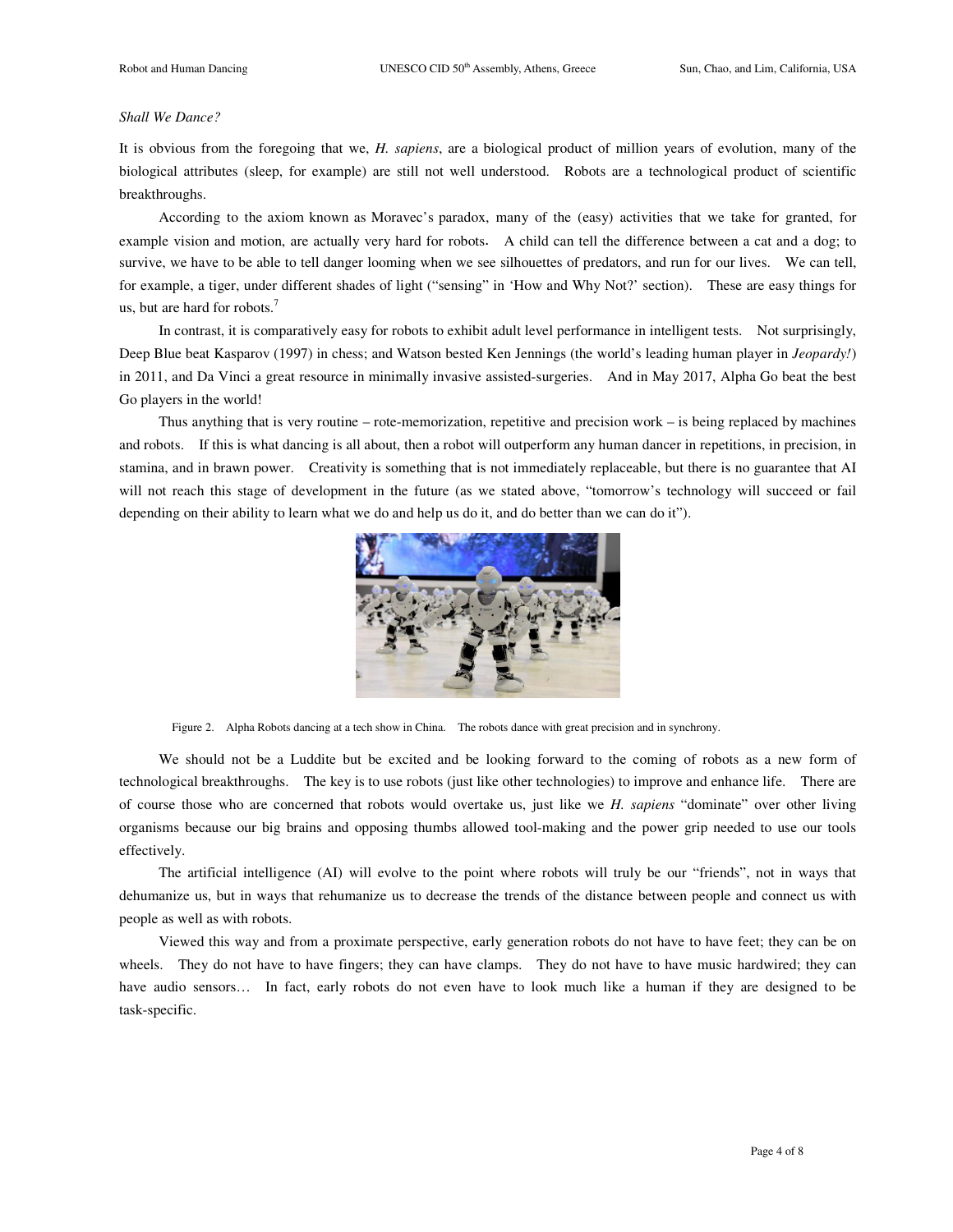

Figure 3. Not all robots look like humans. Here Dash is a robot on wheels, and Dash delivers food, snacks, drinks, and amenities to designated areas. One of Dash's habitats is hotel.

And if we revert to human's tendency to think anthropomorphically, we would love our dancing robots to be humanoids with a high verisimilitude, and dance like *H. sapiens*. Future generations of robots will improve on their features and attributes, until they are human-like, and later surpass their creators. In fact, human-like robots (androids) are already here. At least two teams – Hanson Robotics (U.S.) and Hiroshi Ishiguro Laboratories (Japan) – are working to develop human-like robots. Hanson's Sophia – the team's most advanced android to date – has lifelike skin made from patented silicon and can emulate more than 60 facial expressions. "Gemini" is Latin name for "twins" and is the root for Geminoid – a robot created by Ishiguro in his own likeness. Geminoid has a plastic skull, metal skeleton, and silicon skin.<sup>8</sup>



Figure 4. The human musculoskeletal system. There are 206 bones that provide support and serve as levers for muscles. Some bones provide protection for internal organs, and some are responsible for producing red blood cells. There are long bones, short bones, and flat bones that play a role in movement.

Our musculoskeletal system includes the bones, cartilage, muscles, joints, tendons, and ligaments in a person's body. The robot's system is one of rods, rotors, and hinges. Thus many moves that are easily executed in humans may be a challenge for robots.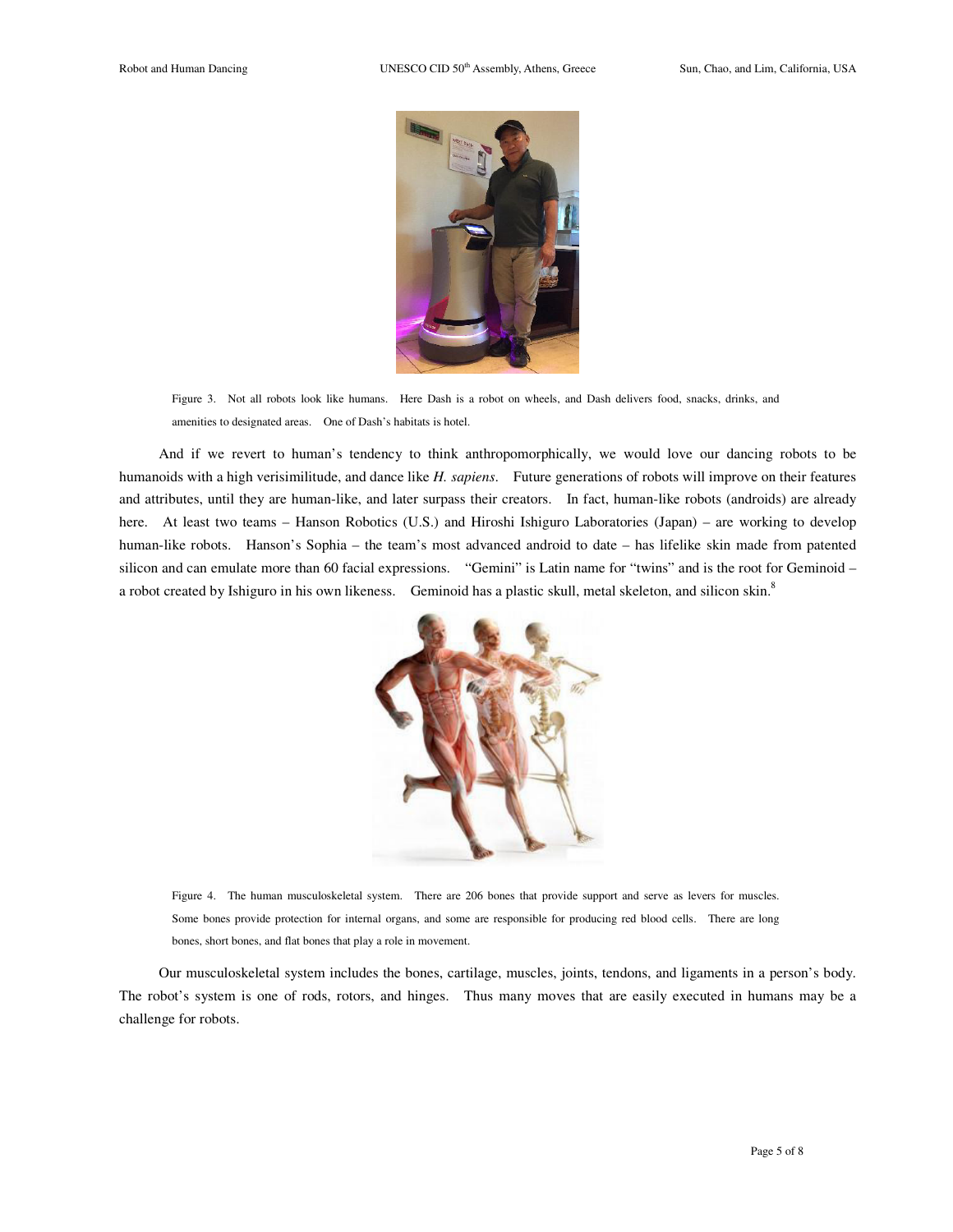

Figure 5. The simplest form of a robot dancing is the "stick" dancer in which only the four limbs are moving. A professional dancer can segment her body (and legs) into eight overlaying segments. Thus the next simplest form of a robot dancing is one that has segments in which the overlaying segments can move relative to each other. A most sophisticated robot dancer is a humanoid dancing.

Movement operation involves the use of leverage. A lever is a rigid bar that moves a fixed point when effort, or force, is applied t it. In the body, joints are the fixed point, the bones are the levers, and the effort is muscle contraction.<sup>9</sup> Understanding of human dance movements will help not only improve dancing, but also design of robots.



Figure 6. The authors demonstrating body dynamics, leverage ("pull"), compression ("push") and tricks in human dancing. Some of the moves are easy for robot to execute, but others can be extremely challenging. Balancing and making circular motions are examples that are easy for robots, but twisting while stretching of arms can be challenging. Also, humans can see in different shades, and can tell background noise or applause from music; robots will have a harder time discerning noise from music and may go wild under stroboscopic lights or chiaroscuro lightings!

#### *Dehuman or Rehuman?*

Like most technological advances, robots are a "dual-use" technology, that is, with both peaceful and harmful applications. Examples abound. For instance, nuclear fission can power cities; it can also destroy cities, or cause long-term ecological disasters in accidents like in Chernobyl (1986) and Fukushima (2011). Nanotechnology, bioengineering and genetic engineering all hold terrific promise in life-enhancing civilian applications, but all are primed for catastrophic accidents and exploitations in the military (and terrorist use).

This is an irreducible promise versus peril that goes back to the discovery of fire. Fire cooked food but was also used to burn down villages. Similarly, the wheel is used for good and bad and everything in between, including in robots. View it another way. Human beings do everything under the sun from humanitarian to fighting wars and we are going to enhance all of these activities with technologies. Technology is power.

Thus when it comes to dancing with robots, the key is to enhance dancing with this technology. And when it comes to competition, the first thing that comes to mind is "competing against"; but we should really be thinking about "competing with". The idea is not to win by competing against robots, but to compete with robots. Instead of "Dancing with the Stars", we will have "Dancing with the Robots"!<sup>10</sup>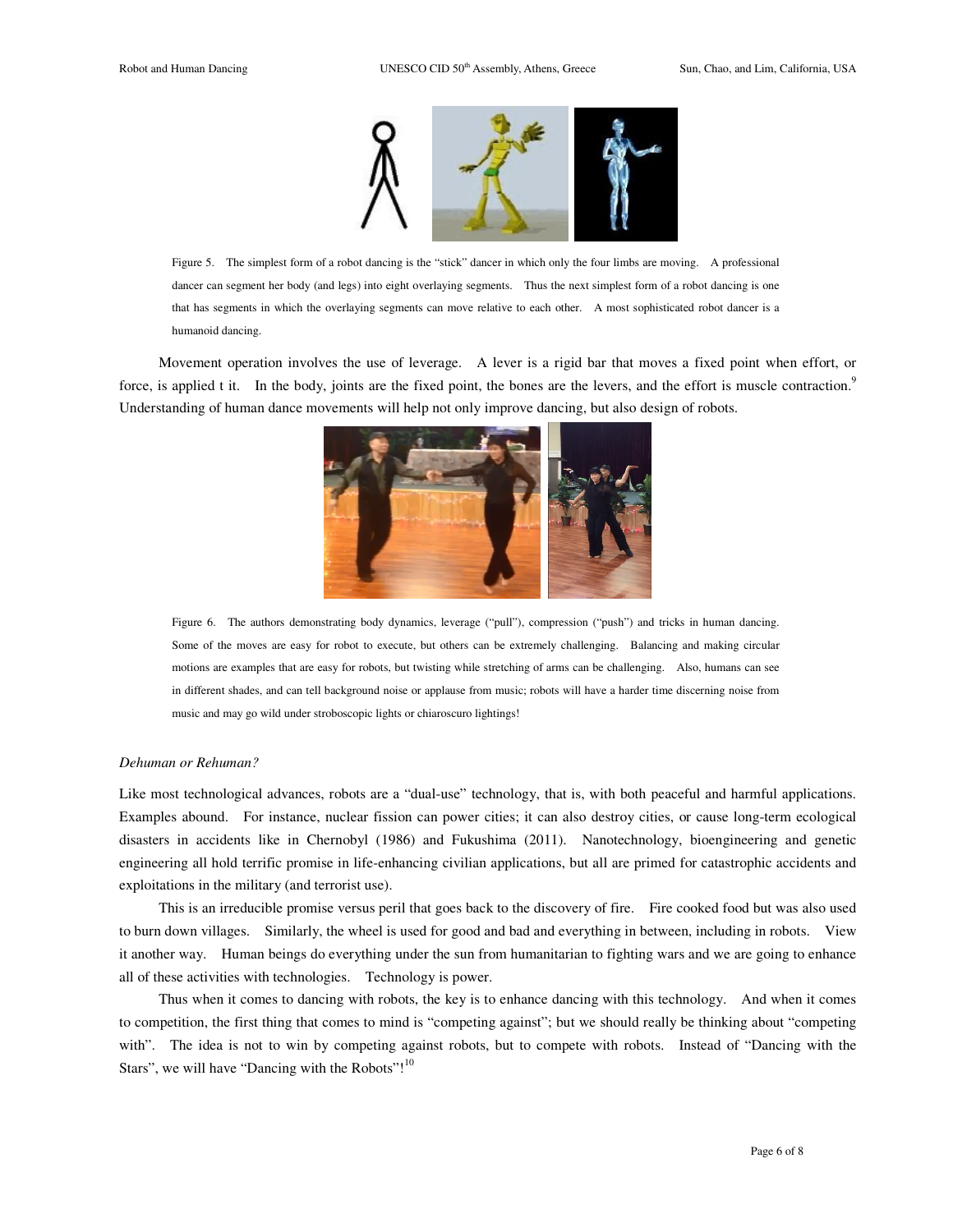

Figure 7. A dancer dancing with a robot. The robot functions as a partner, or as a prop (instead of ribbons or hoops, umbrellas, chairs, or mirrors).

The main focuses of "Dancing with Robots" are as follows:

- a. To differentiate a human from a robot. A human is a "biological" product and a robot is a "technological" product. Many of the things that humans can do very naturally can be a challenge for robots. For example, a robot may have a hard time discerning music from background noise, applause included.
- b. To thus have the dancer(s) and robot(s) augment each other's weaknesses, or amplify each other's strengths. This way, each (in a team) will benefit from the other's peculiar powers: The robot will bring accuracies and precisions in repetitions – if uncreative – moves, while the human would bring intuition and insight
- c. To use robots, CREATIVELY. For example, in performances, dancers have used stroboscopic lights for effects, or a fan or a veil, or a ball. Here a dancer may hold a robot in the hand to create a certain effect, such as audio-synchronous blinking robots. Balls, veils, or balls do not move by themselves; robots can do many great stunts! This will add a new dimension to dancing.



Figure 8. A few snapshots from a video (Humanoid Robot Dancing) of a robot dancing with its human counterpart.<sup>11</sup>

At the end of the day, the whole thing will also help propel robot technologies forward. This is a cross- and trans-disciplinary of humanity (the nuances of body movement, expressiveness and creativity in the arts [and science] of dancing) and robotity (science and technology) articulated through an evolutionary product (*H. sapiens*), versus through a technological product (robots) that is much less versed in these nuances but great in repetitions, accuracies and precisions!

We would have come a full cycle in two ways: we are at a watershed juncture where we are playing with our genotype for volitional evolution, and we are creating a robot that can do things better than we can do the things ourselves. The left hemisphere (science) and the right hemisphere (humanity) of the brain are now merged. The human will do humanitarian work, and the robot will rehumanize humans with robotitarian work.<sup>12</sup>

#### **Acknowledgments**

The authors would like to thank AHSA for partial support of this work.